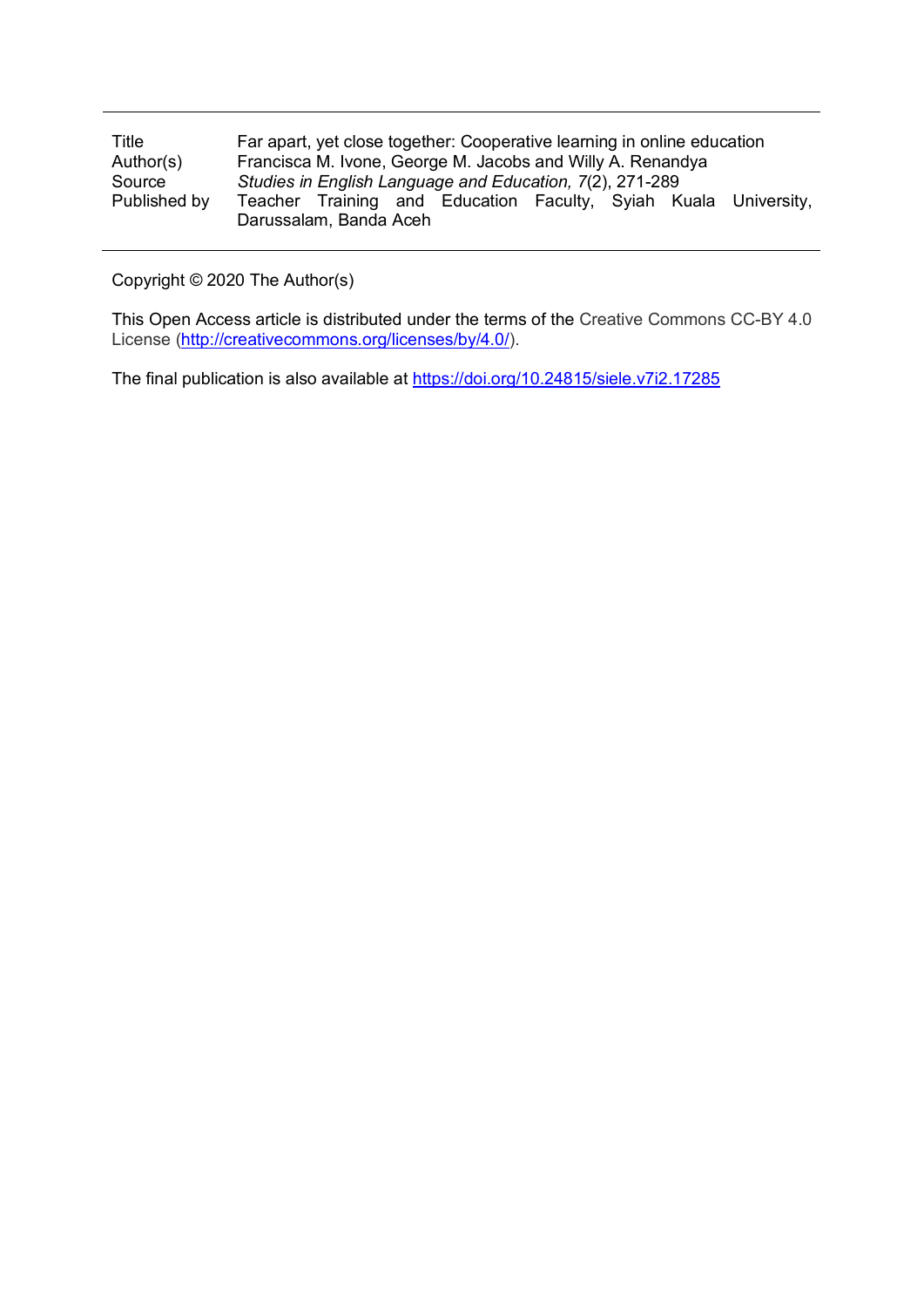

 P-ISSN 2355-2794 E-ISSN 2461-0275

# **Far Apart, Yet Close Together: Cooperative Learning in Online Education**

**Francisca M. Ivone\*1 George M. Jacobs2 Willy A. Renandya\*3**

<sup>1</sup>Faculty of Letters, Universitas Negeri Malang, Malang 65145, INDONESIA <sup>2</sup>International Association for the Study of Cooperation in Education, 158746, SINGAPORE <sup>3</sup>National Institute of Education, Nanyang Technological University, Nanyang Walk 637616, SINGAPORE

#### **Abstract**

*Online education can play a crucial role in increasing access to educational opportunities and promoting lifelong learning. The Covid-19 pandemic has done even more to raise awareness of the importance of online education. The pandemic has been a Category 5 disruptor of education systems. This article was written to help teachers at all levels of education facilitate cooperation among their students as a key element of online education. While many teachers believe in the benefits of student-student cooperation, and theory and research support this view, many teachers worry that distance learning is already difficult enough without adding the complications of cooperative learning, no matter how beneficial it might be. The article begins by discussing some of the obstacles teachers may encounter as they seek to integrate cooperative learning as part of online education. The main part of the article presents nine lesson plans for language education via cooperative learning in online education settings. While the content of the lessons focuses on language learning, the lessons can be*  employed in a wide variety of content areas. The article concludes with general *suggestions on overcoming the previously mentioned obstacles.*

**Keywords:** Online education, cooperative learning, remote learning, lesson plans, cooperative skills, ICT skills.

https://doi.org/10.24815/siele.v7i2.17285 ©Syiah Kuala University. All rights reserved.

<sup>\*</sup> Corresponding authors, email: francisca.maria.fs@um.ac.id; willy.renandya@nie.edu.sg

**Citation in APA style:** Ivone, F. M., Jacobs, G. M., & Renandya, W. A. (2020). Far apart, yet close together: Cooperative learning in online education. *Studies in English Language and Education, 7*(2), 271-289.

Received June 3, 2020; Revised August 4, 2020; Accepted August 10, 2019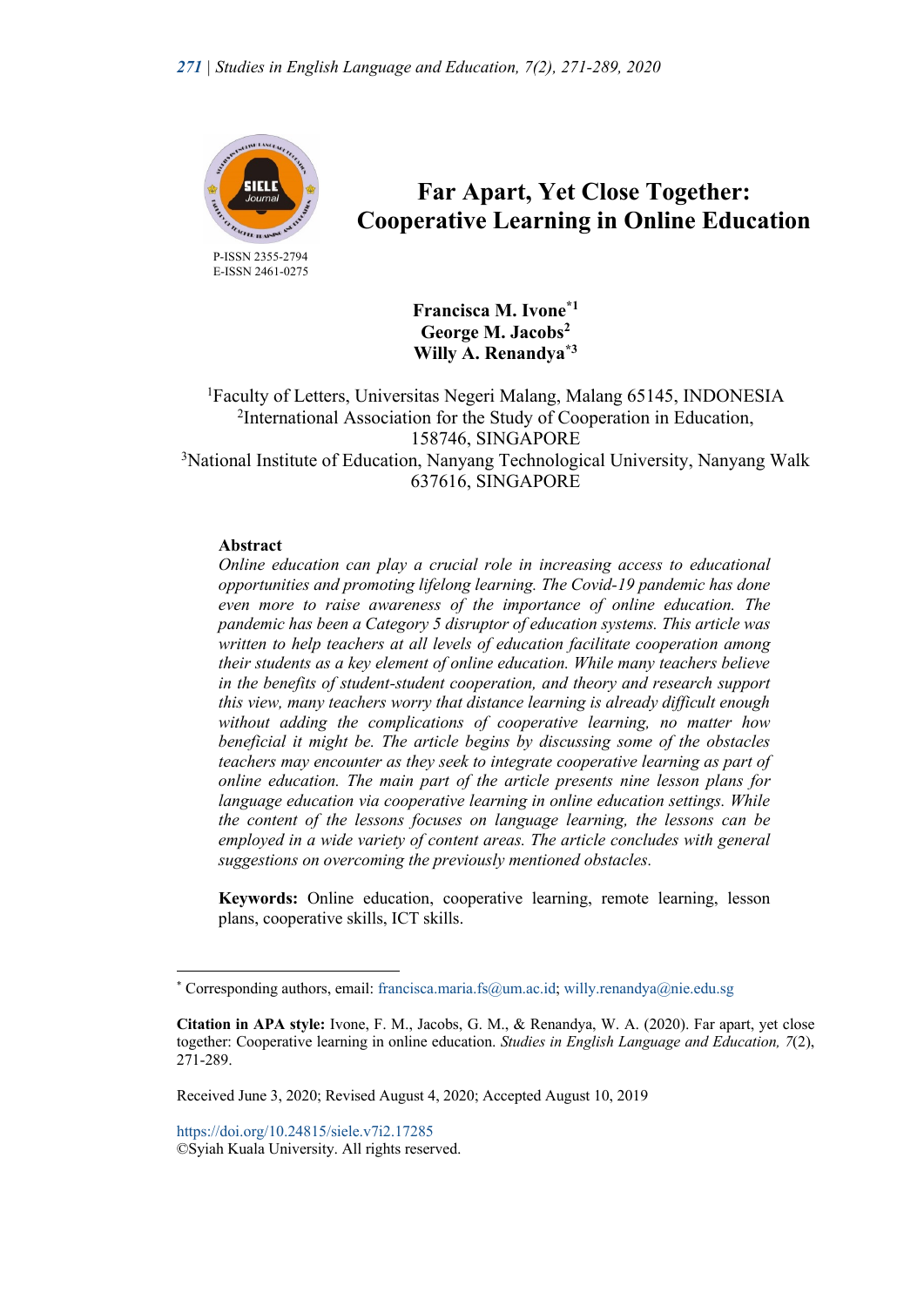#### **1. INTRODUCTION**

We are now in the early decades of the third millennium A.D. At the beginning of the second millennium, communication took a great leap forward when printing technology began to be invented. Although writing had been around since about 3000 B.C., until the  $11<sup>th</sup>$  century A.D., the ways that people learned from each other had been mostly bounded by time and space, i.e., people usually had to be in the same place at the same time with someone in order to learn from and with them (Cope & Kalantzis, 2009).

Technology has continued to expand our learning opportunities. Learning from and with others can now happen at almost any place and time. Yes, learning from books and with people with whom we share the same time and place remain excellent options. However, the focus of the present article lies in how to maximize the educational potential of technologies more recent than the printing press. In particular, our focus is the use of Information and Communication Technology (ICT).

Among the reasons for adopting ICT in education is that ICT very much fits the ways of life of many people of the world, at least those fortunate enough not to live in poverty. For example, with ICT, people are no longer largely dependent for information on established sources that dispense information in a top-down, vertical flow, e.g., instead of the traditional news media or tree ware encyclopedias, such as newspapers or *Encyclopedia Britannica*, people can now receive information in a less vertical, more horizontal way, such as from other people's social media, websites, wikis, etc. In music, rather than being dependent on the vertical distribution of what music to hear on the radio or tv shows, such as a list of Top 40 songs compiled by an authority, people can make their own playlists. Similarly, watching a movie or a tv show is a vertical experience. People watch what someone else already created for them, and the viewers have no input into how the movie or show ends. In contrast, video games provide a more horizontal experience, as the players have input into how the story ends (Cope & Kalantzis, 2009).

Should students have the same, greatly expanded, horizontal opportunities to shape their educational experience? Of course, to take advantage of these opportunities, students need various skills, such as ICT skills and collaboration skills, as well as various habits of mind, including curiosity, flexibility, self-reliance, and willingness to collaborate. Indeed, new technology does not guarantee more horizontal education, but ICT does make change easier. After all, horizontal education has always happened, although seldom as the norm in the days of formal education.

#### **1.1 The Goal of the Paper**

This paper asks the question of whether it is feasible to use cooperative learning as a significant part of the online education curriculum, also known as remote learning. By cooperative learning, we refer to students learning together, usually in groups of 2- 4 members, to help everyone learn and enjoy learning. Cooperative learning can go by multiple other names, including collaborative learning. By modern online education, we refer to students learning a formal curriculum outside a standard classroom using ICT to link to their teachers and potentially others. Online education has become increasingly popular, either by necessity or by preference. Many schools and universities encourage teachers to include peer interaction, via cooperative learning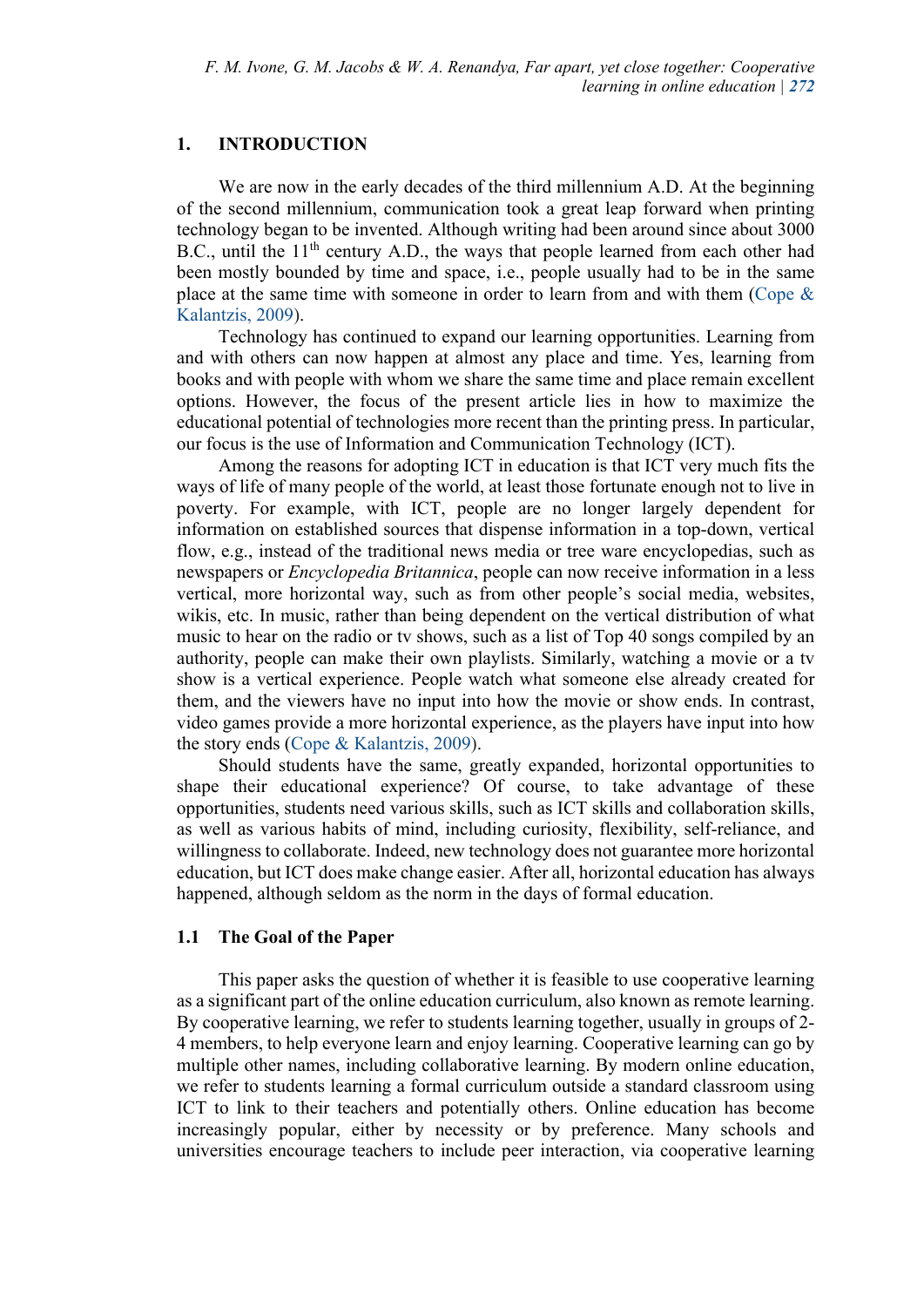and related means, as indeed a large body of research and theory promotes the potential benefits of student-student interaction.

The goal of this paper is to convince teachers that it may often be both beneficial and possible to include cooperative learning activities in their students' online learning. To achieve this goal, we plan to present and explain a series of broadly generic lesson plans designed for language education. Before doing that, let us first examine some of the obstacles teachers face as we seek to infuse cooperative learning into online education.

#### **2. OBSTACLES**

We are listing obstacles before lesson plans because we want to acknowledge the difficulties. It is easy to write a paper with nice-sounding ideas; however, it is much more difficult to implement those ideas with real students in a wide variety of real-life teaching situations. After the lesson plans, we present some general ideas for overcoming the obstacles listed below, but the most general suggestions are to be patient with our students and ourselves, to explain what we are doing and why we are doing it, and to start with small steps.

The first obstacle when facilitating cooperative learning in online education starts before we even think about what will happen to children who are part of the education system because some children receive no formal education of any type: faceto-face or distance. According to UNESCO (2020), 258 million children and youth do not attend school. Second, even if children do attend school, they face the issues of nutrition and clean water. Without these basics, learning becomes very difficult. Usually, the same problems, that mean students cannot attend school, make it difficult for them to obtain the nutrition and clean water needed to learn effectively (World Health Organization, 2020).

Education obstacles specific to online education include the lack of access to ICT devices, internet access, and sufficient bandwidth. These problems can affect students even in relatively wealthy countries, such as the U.S. ('Homework gap', 2019). The public schools in Singapore, another relatively wealthy country, introduced occasional e-learning several years ago, yet infrastructure problems remain, such as a small but still important minority of students with (1) no internet-ready devices or not enough for all the students in a family, (2) no or insufficient internet access, (3) no conducive place in the home to study, and (4) for younger students, difficulty arranging for someone to monitor them. Some of the measures Singapore has taken to overcome these obstacles are: (1) schools loaning devices, (2) allowing some students to come to school to use the internet there and providing some hard-copy materials and assignments, and (3) educating families about how to foster a conducive and safe environment for distance learning, including taking breaks, eating healthily, knowing how to seek help from teachers and fellow students, and being open to discussing distance learning experiences (Teng, 2020).

Other potential obstacles to cooperative learning via ICT in online education include:

- 1. Privacy issues, e.g., should students give peers their contact information.
- 2. Hacking of online portals (Paul, 2020).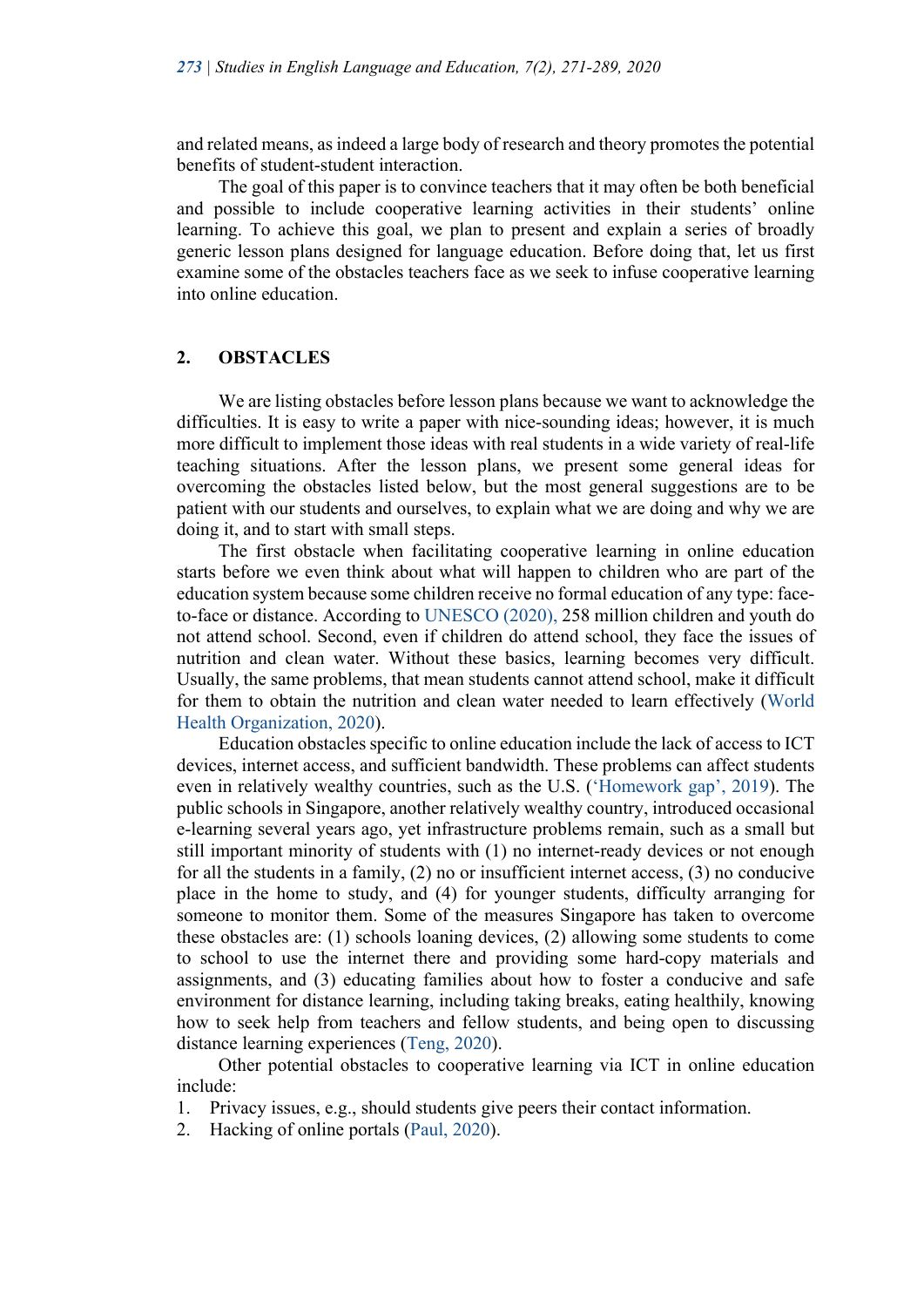- 3. ICT unfortunately provides new ways for students to bully peers and ways to put the bullying on an international stage.
- 4. Not all ICT software allows teachers access to the communication that takes place among students, such as the conversation occurring in breakout rooms.
- 5. Easier for students to be ignored in their remote class, in part because in remote learning, class size can grow far beyond even the size of a class held in a lecture hall, and even in a class of 35, if all students are studying from their own homes, in some software, only those who speak are picked up by the camera (Stephen Hall, personal communication).
- 6. Varied levels of digital literacy among students as well as teachers. A recent report pointed out that one of the reasons online learning did not work well was that many students were digital consumers, but not yet digital learners (Hobbs & Hawkins, 2020). This applies to both teachers and students.
- 7. Limitations of the technology, e.g., small screens (such as phone screens), short battery life, poor picture quality, and small memory size.
- 8. Managing students' and teachers' workloads and time spent on online learning and teaching.
- 9. Varied expectations and opinions on what constitute good online collaboration and online learning.
- 10. Copyright issues, e.g., when learners use or modify others' work without proper permission or attribution.

We conclude this section on obstacles with a short report from a friend of ours who, because of Covid-19, has switched to distance learning in his teaching of secondary school science at an international school that charges USD28,000 per year, i.e., not for poor children, "We have chosen to go with simple lessons that students can complete mostly independently. So, no, we use almost no cooperative learning." Thus, even without the financial and technological obstacles mentioned above – plus, our friend and his colleagues know about cooperative learning – cooperative learning may not be used.

# **3. PRACTICAL LESSON PLANS FOR INFUSING COOPERATIVE LEARNING IN MODERN ONLINE LEARNING**

The next and largest part of the paper presents and explains lesson plans that combine cooperative learning and online learning. Each lesson begins with some notes about cooperative learning. As with all lesson plans, teachers should experiment with modifications to fit their contexts.

#### **3.1 Lesson 1 – Journal Writing**

#### *3.1.1 Background*

Journal Writing (also known by other names, such as diary writing and reflective journal writing) is a long-standing feature of student-centered learning, as it allows students to share with peers and teachers in a communicative way. In addition, frequent journal writing can also improve students' writing skills. They become more fluent and accurate in their writing and experience less anxiety. Journals fit easily with online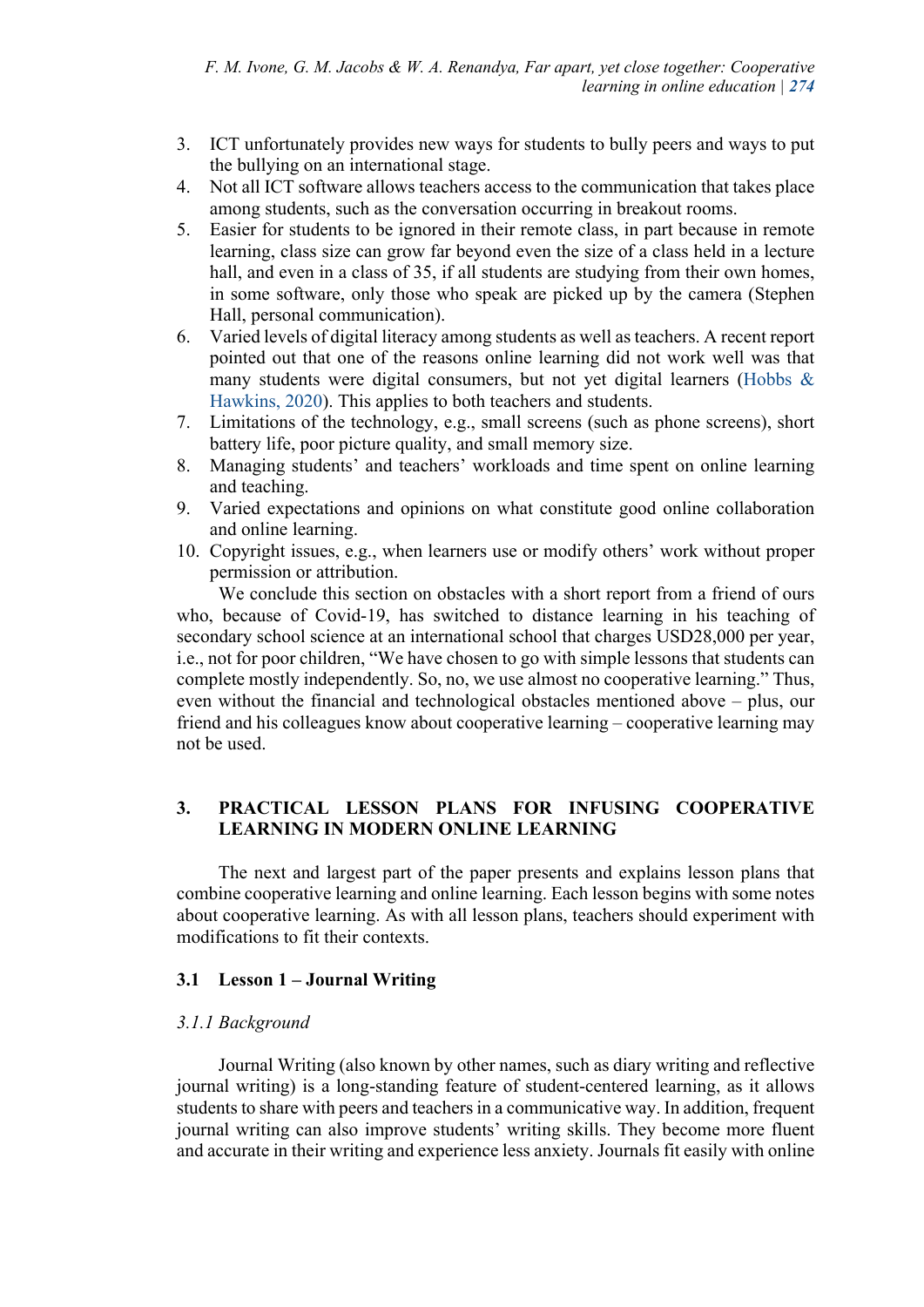learning, as discussion boards – another variation on journal writing - have long been a standard element of online courses. Thus, many ICT tools exist for facilitating journal writing. In using journals to interact with peers, students can see benefits of collaboration, because peers give them an audience for their writing, an audience who responds and who often want to read more.

### *3.1.2 Objectives*

Students will learn:

- (a) to see second language writing as an opportunity to communicate instead of only a task on which to be graded for correctness; and
- (b) how to give feedback that encourages more writing.

#### *3.1.3 Focus*

The learning activities will give students the chance to develop and practice these skills:

- Cooperative skills: asking questions to encourage partners to elaborate.
- ICT skills: using the 'Comment' and 'Reply' functions to give and respond to feedback.

#### *3.1.4 Materials*

Students will need access to these materials:

- (a) A journal entry written by the teacher.
- (b) Suggestions for Your Journal Entries (bit.ly/Lesson1\_Handout1).
- (c) Suggestions for Feedback on Peers' and Teacher's Journal Entries (bit.ly/Lesson1\_Handout2).

#### *3.1.5 Technology requirement*

Students will need access to technologies that allow them to:

- (1) send video files to all students (asynchronous distribution) or show videos to the entire class at the same time (synchronous distribution); and
- (2) communicate with other students via chat app, such as *Line*, *WhatsApp,* and *Telegram*, or a course management system, such as *Moodle, Google Classroom,*  and *Blackboard*.

#### *3.1.6 Steps*

The stages of teaching and learning activities are as follows.

- 1. The teacher goes over "Suggestions for Your Journal Entries."
- 2. The teacher shows their own journal entry and points out how it has the features highlighted in the handout. [Tech note: *asynchronously, in the form of a short video sent to students or synchronously during videoconference*]
- 3. Students work alone to write their own journal entries.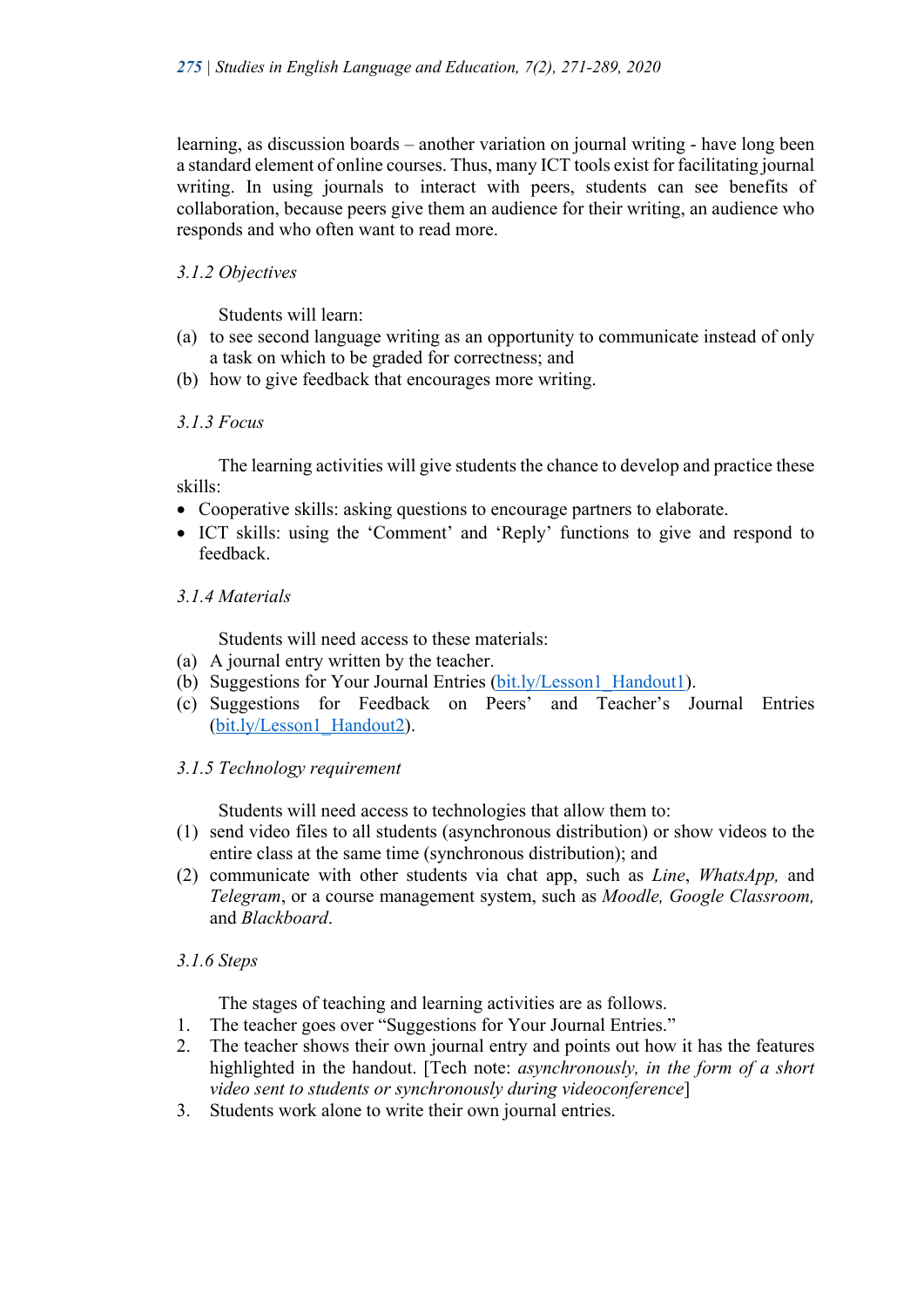- 4. The teacher goes over "Suggestions for Feedback on Peers' and Teacher's Journal." [Tech note: *asynchronously, in the form of a short video sent to students or synchronously during videoconference*]
- 5. The class uses that handout to give feedback on the teacher's journal entry. [Tech note: *use text chat apps or course management system*]
- 6. Students give feedback on one or more of their peer's journal entries, and then return the journal entries to the original author. [Tech note: *use text chat apps or course management system*]

# **3.2 Lesson 2 – Reading Comprehension**

### *3.2.1 Background*

We especially like this lesson because it introduces a key element of studentcentered learning: students play a role in assessment (i.e., they assess their own learning and that of their peers). In this case, with teacher guidance, students write questions for peers to answer and then judge the quality of their peers' responses. Students need to interact with each other because, otherwise, who is going to ask them questions, and who is going to answer their questions? Dixon et al. (2020), as well as Johnson et al. (2007), highlighted that cooperative learning works best when task design encourages students to interact.

# *3.2.2 Objectives*

Students will learn to answer and construct both information location questions and thinking questions.

# *3.2.3 Focus*

The learning activities will give students the chance to develop and practice these skills:

- Cooperative skills: answering with reasons.
- ICT skills: making a meme (using apps that allow annotations on documents or pictures, e.g., *iFunny*, *Mematic*, and *Picsart*).

# *3.2.4 Materials*

Students will need access to these materials:

- (a) A reading text at students' independent reading level.
- (b) A collection of question starters for the various types of questions in Bloom's Taxonomy (bit.ly/Lesson2\_Handout).
- (c) Instructions on how to make a meme (https://www.wikihow.com/Make-a-Meme).

# *3.2.5 Technology requirement*

Students will need access to a chat app such as *WeChat*, *Line*, or *WhatsApp,* that allows them to chat with other students.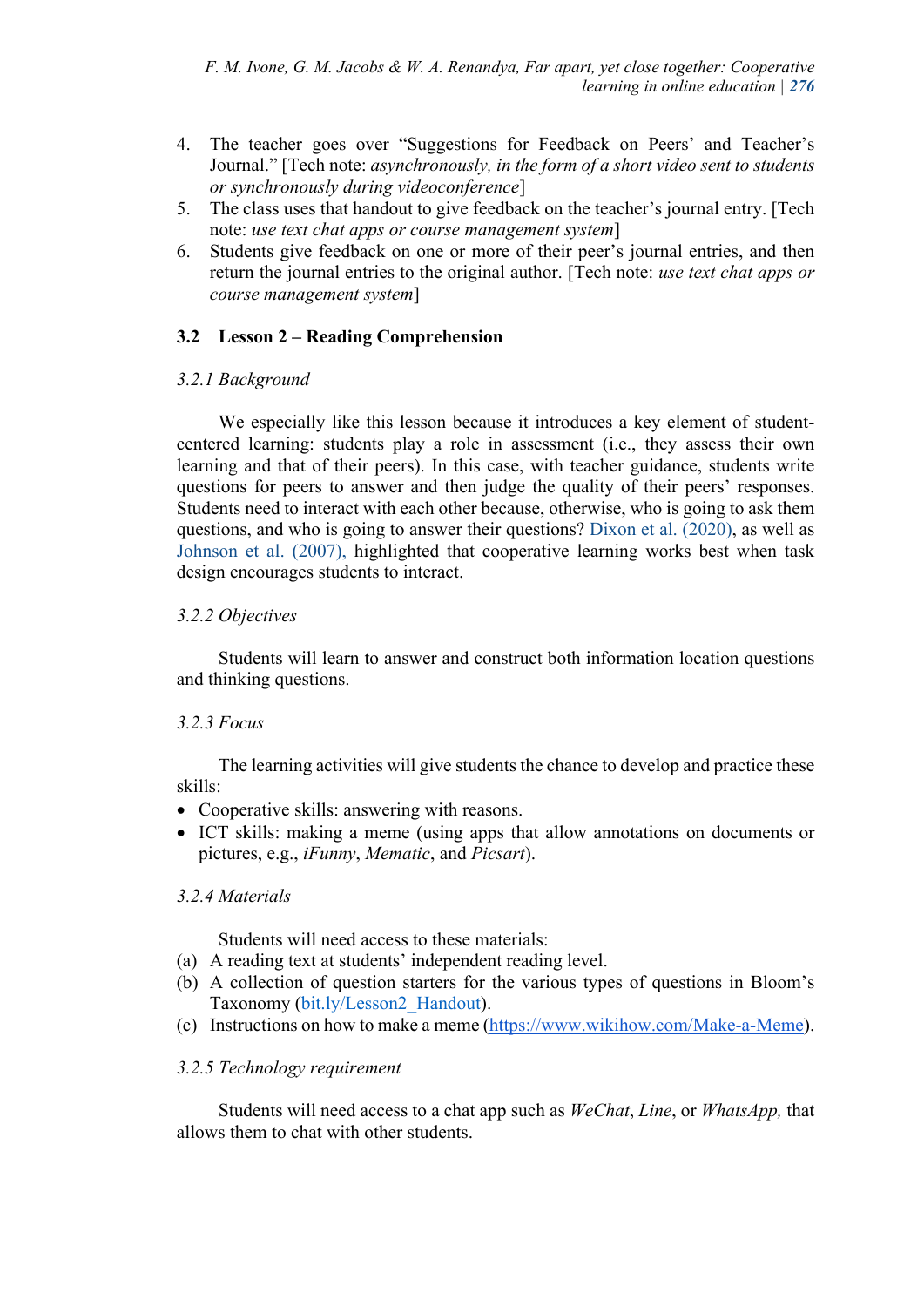### *3.2.6 Steps*

The stages of teaching and learning activities are:

- 1. Mini-lesson by teacher on pre-reading related to the text students are going to read.
- 2. Students read the text, which is accompanied by six information location questions (questions in which the answers are right in the text; all students need to do is to locate the information).
- 3. Mini-lesson by teacher on how to answer information location questions, giving the locations of the answers.
- 4. In pairs, one member works alone to answer the odd-numbered questions, and the other does the even-numbered questions. They need to be ready to explain their answers, pointing out where in the text they found the answer.
- 5. Students use a chat app to check answers with their partner and then with the other pair in their foursome.
- 6. Mini-lesson by the teacher on how to write one of the higher-order types of questions in Bloom's Taxonomy, e.g., Application Questions.
- 7. Mini-lesson by the teacher on how to do the cooperative learning technique: Exchange-a-Question.
	- (a) each member of each twosome works alone to write one or two higher-order questions of the type explained by the teacher,
	- (b) students write answers to their own questions,
	- (c) students exchange their questions, but not their answers with their partner, and answer each other's questions,
	- (d) the twosome members discuss their answers among themselves and with the other pair.
- 8. Mini-lesson by teacher on how to make a meme.
- 9. Students each make their own meme to celebrate their foursome. They share their four memes with other groups.

# **3.3 Lesson 3 – Listening Comprehension**

# *3.3.1 Background*

It is natural to think that cooperative learning means students are always working together. However, in many cooperative learning activities, students sometimes work alone. Working alone promotes what the cooperative learning literature calls individual accountability, i.e., students are encouraged to do their fair share in the group, and no one member can dominate. Another reason for students working alone – before and/or after working with peers – stems from the too often overlooked fact that the key determinant of success in cooperative learning lies not in what the group does but in what each group member learns (Jacobs & Ivone, 2020).

# *3.3.2 Objectives*

Students will improve their listening skills.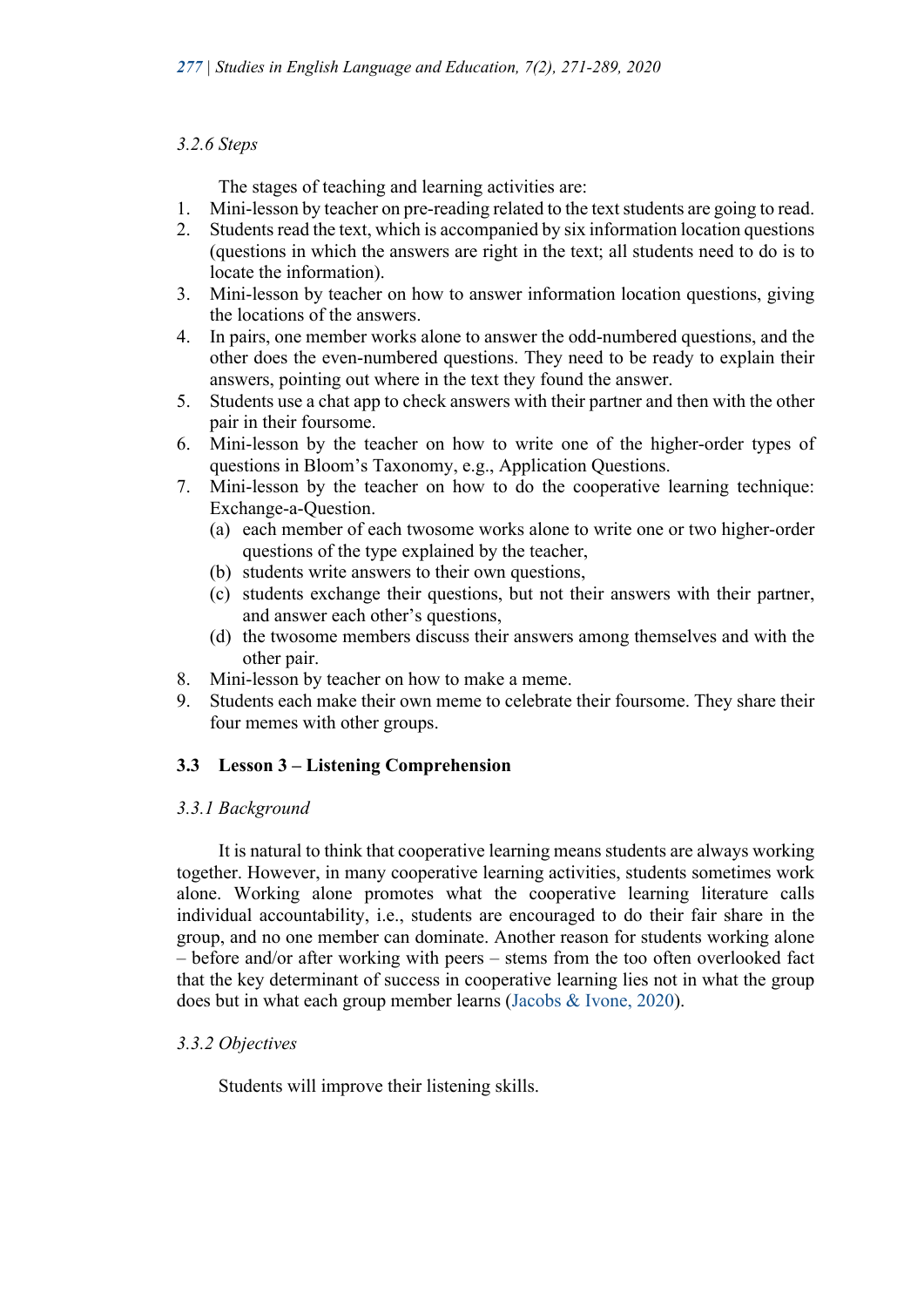# *3.3.3 Focus*

The learning activities will give students the chance to develop and practice these skills:

- Cooperative skills: asking for help.
- ICT skills: learning how and when to play and replay sound files and adjust audio speed.

# *3.3.4 Materials*

Students will need access to these materials:

- (a) A text to which students will listen.
- (b) Recording of the text at normal (or slightly lower) speaking speed.

# *3.3.5 Technology requirement*

Students will need access to technologies that allow them to:

- (1) conduct a video conference using platforms such as *Zoom*, *Google Meet*, etc.; or
- (2) voice chat with applications such as *WhatsApp*, *Line*, and *Telegram*.

# *3.3.6 Steps*

The stages of teaching and learning activities are:

- 1. The class discusses a topic, such as "how to be a smart, green shopper."
- 2. The class forms groups of four divided into pairs.
- 3. The teacher reads aloud the short text using *Zoom* or a similar videoconference platform and helps students to understand the text. [Tech note: *for asynchronous learning, the teacher can send the recording to students along with the text, and students can play the recording for themselves.*]
- 4. The teacher reads aloud the text a second time [Tech Note: *for asynchronous learning, the students play the recording for themselves a second time*.]; this time, students take notes. The reading is too fast to allow students an opportunity to write down every word.
- 5. Each student works alone to reconstruct in full sentences, not point form the text to which they listened. The goal is to reconstruct the meaning of the text, not to produce an exact copy of the original text.
- 6. Students consult their one partner, using breakout rooms in *Zoom* or via *WhatsApp*, *Telegram*, *Line*, or *WeChat*, and try to agree on a reconstruction of the text to which they listened.
- 7. The teacher shows the text using the screen share function (or students look at the text that the teacher sent). Students discuss as they compare their reconstruction of the text with the original text – highlighting similarities between the original text and their reconstruction. To reiterate, the focus of this discussion is on the meaning of the reconstruction, not on whether it matches the original text word for word.
- 8. The teacher, if possible, listens to these conversations and adds general points on such matters as grammar, cohesion, punctuation, and text characteristics (e.g., the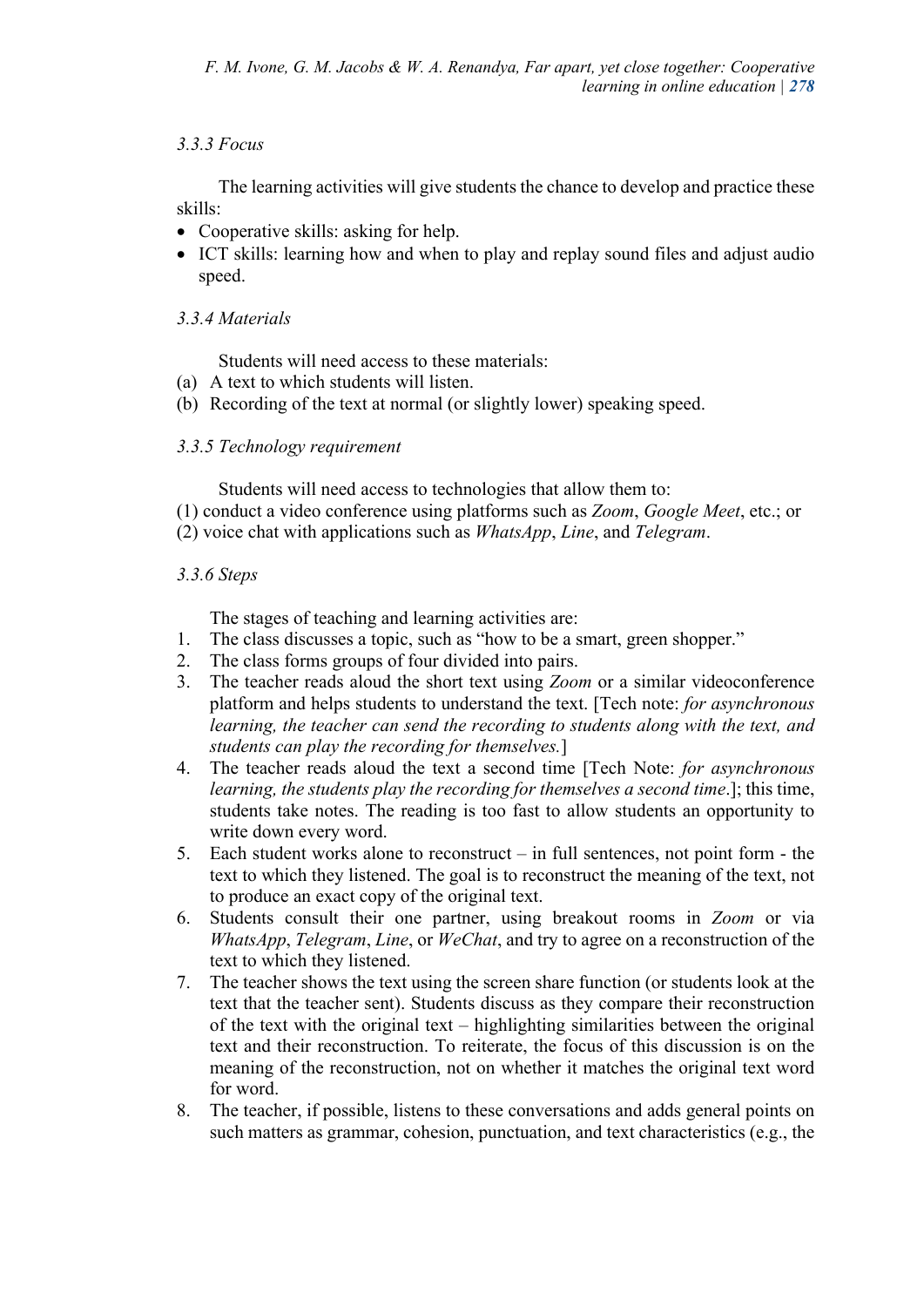information on the Recount Text Type in Lesson 6), as well as emphasizing examples of good interaction between group members.

#### *3.3.7 Technology options*

For the activity, use a simple recording app, or *Anchor*, or *VoiceThread* for students to create their own audio recordings. For creating short videos, mobile apps such as *FlipGrid* can be used.

# **3.4 Lesson 4 – Conversation**

### *3.4.1 Background*

One point to mention about this lesson is that instead of information coming from the textbook or the teacher, it comes from students. In fact, each student is the world's top expert of their own life. This possession of expertise can make students feel respected and valued, as groupmates cannot ignore them if the groupmates are to complete the task set for them.

### *3.4.2 Objectives*

Students will practice speaking clearly.

### *3.4.3 Focus*

The learning activities will give students the chance to develop and practice these skills:

- Cooperative skills: learning strategies for conversation repair.
- ICT skills: creating an online post.

# *3.4.4 Materials*

Students will need access to Examples of Conversation Repair Strategies handout (bit.ly/Lesson4\_Handout).

#### *3.4.5 Technology requirement*

Students will need access to technologies that allow them to:

- (1) share sticky notes and comments, such as *Padlet*,
- (2) conduct voice and text chat, such as *WhatsApp, Line, Telegram, WeChat*, etc.,
- (3) send emails, such as *Gmail* or *Outlook*.

#### *3.4.6 Steps*

The stages of teaching and learning activities are:

1. The class builds their vocabulary by reading a text or having a discussion about their lives, such as about their families, hobbies, friends, and favorite foods. [Tech note: *use text chat apps or course management system*]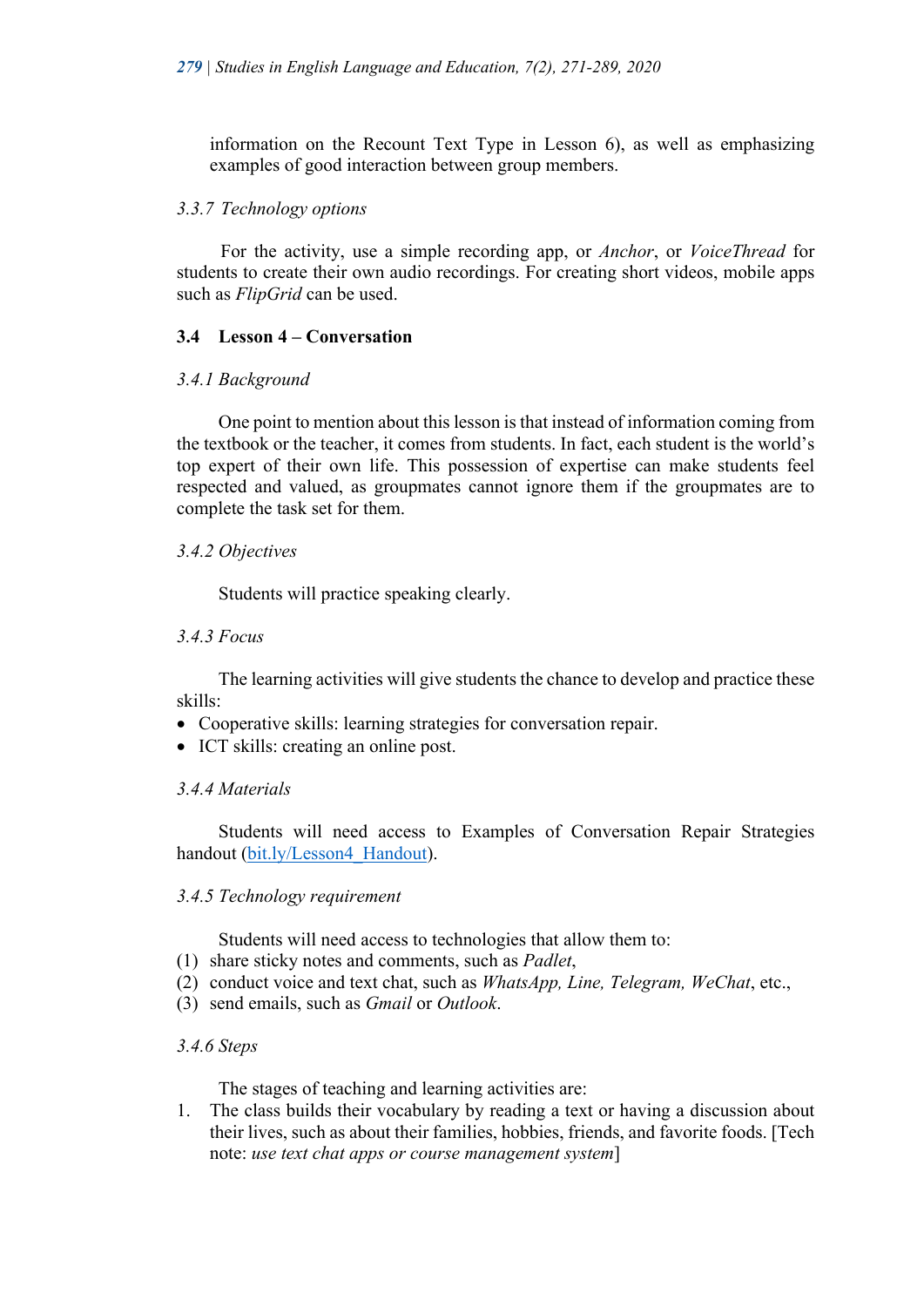- 2. The class brainstorms interview questions. [Tech note: *asynchronous, use sticky note apps such as Padlet; synchronously, use online polling apps, e.g. Mentimeter, Poll Everywhere, etc.*]
- 3. Students use a chat app to take turns to interview their partners in pairs, using conversation repair strategies.
- 4. Students, learning in groups of four, use email to send a report to the other pair in their foursome about the person whom they interviewed. The person who was interviewed checks the report for accuracy and adds additional information.

# *3.4.7 Technology options*

Online polling apps, such as *Mentimeter* and *Poll Everywhere* can be used as alternative apps for brainstorming.

# **3.5 Lesson 5** – **Textbook Grammar Activities**

### *3.5.1 Background*

In this lesson, we try to make three key points for our fellow teachers: (a) almost any lesson can easily be made into a cooperative learning experience; (b) a cooperative learning lesson can be created quickly, as any lesson that already exists in a workbook/textbook can be converted into a cooperative learning lesson; (c) although many grammar activities are not immediately communicative, as they often consist of decontextualized sentences, by asking students to explain their work to partners, cooperative learning can promote communication, as well as higher order thinking.

# *3.5.2 Objectives*

Students will practice applying grammar rules.

# *3.5.3 Focus*

The learning activities will give students the chance to develop and practice these skills:

- Cooperative skills: asking for and giving explanations.
- ICT skills: praising and thanking using emoticons and emojis.

#### *3.5.4 Materials*

Students will need access to any grammar activity.

#### *3.5.5 Technology requirement*

Students will need access to technologies that allow them to:

- (1) do voice or text chat, such as *WeChat, Line, Telegram*, and *WhatsApp*; or
- (2) send email to each other, such as *Gmail* or *Outlook*.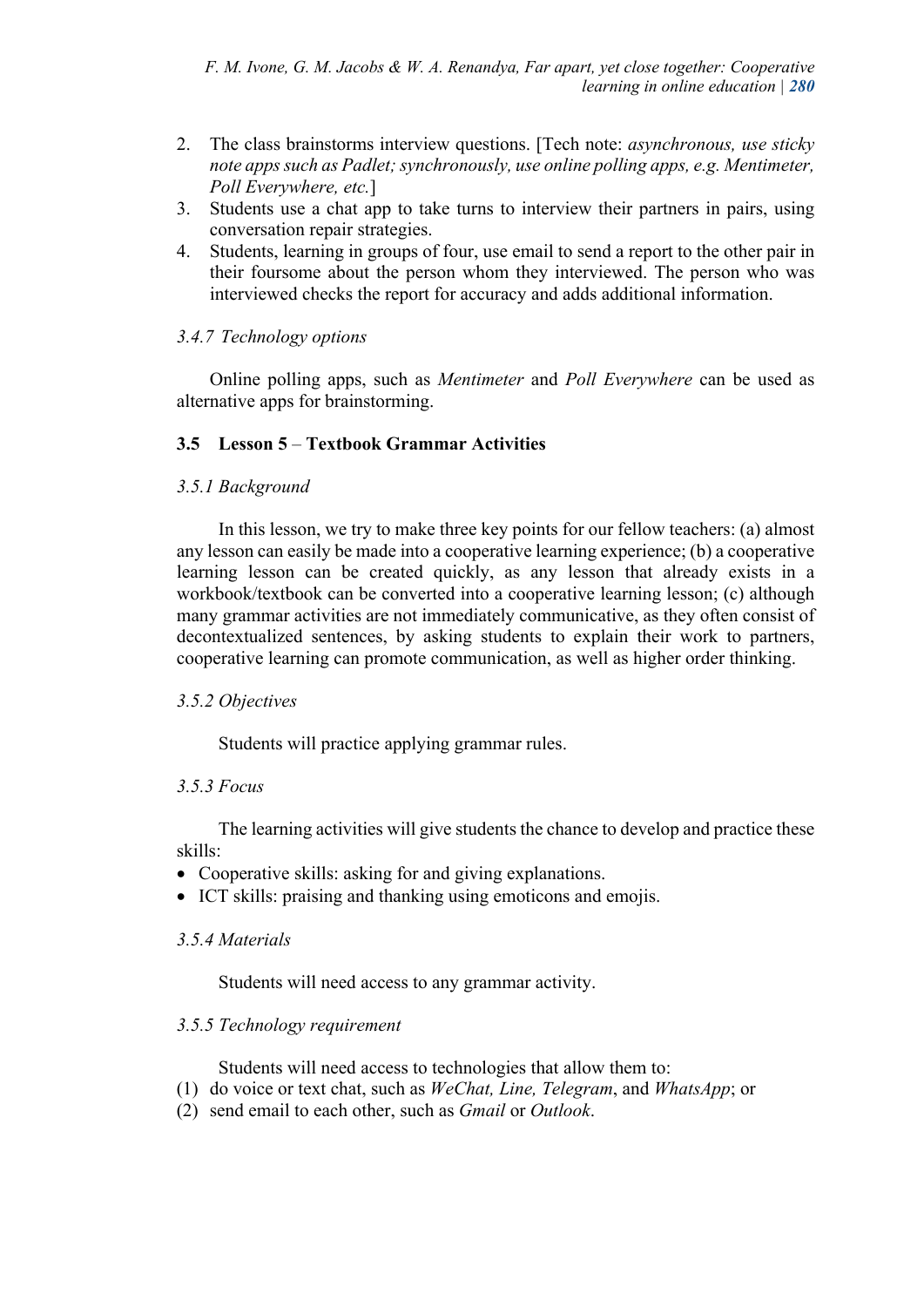### *3.5.6 Steps*

The stages of teaching and learning activities are:

- 1. The teacher explains a grammar point.
- 2. Students work in pairs to do a grammar exercise involving that and other grammar points, e.g., Student A does all the odd-numbered items in the exercise, and Student B does all the even-numbered items.
- 3. When the students have each finished their designated items, they give and explain their answers to their partner. If they forget to explain, their partner asks for explanations.
- 4. Each pair checks their answers and explanations with another pair. If disagreements arise, students consult the teacher, online resources, or the answer key (with explanations) provided by the teacher.

# *3.5.7 Technology option*

For a more interactive synchronous discussion, the breakout room option in video conferencing platforms such as *Zoom* can be used.

# **3.6 Lesson 6 – Feedback on Writing**

### *3.6.1 Background*

Cooperation makes a difference, not just in education, but in so many other areas of life. As the saying goes, "Two heads are better than one." For instance, one person we know had written a short marketing text, which he sent to the other seven people at his small company. Each of them sent feedback. Perhaps surprisingly, each person's feedback was different, yet useful. We hope this lesson prepares students to seek and provide feedback in many areas and at many times of their lives.

# *3.6.2 Objectives*

Students will learn:

- (a) how to give and receive feedback, and
- (b) how to use ICT for feedback on writing.

#### *3.6.3 Focus*

The learning activities will give students the chance to develop and practice these skills:

- Cooperative skills: praising others with reasons.
- ICT skills: using word processing files, e.g., *Word, Pages, Google Docs, etc*.

#### *3.6.4 Materials*

Students will need access to these materials:

- (a) Handout: Features of recount text  $(bit.1v/Lesson6-Handout1)$  optional.
- (b) Handout: A sample annotated recount text (bit.ly/Lesson6\_Handout2).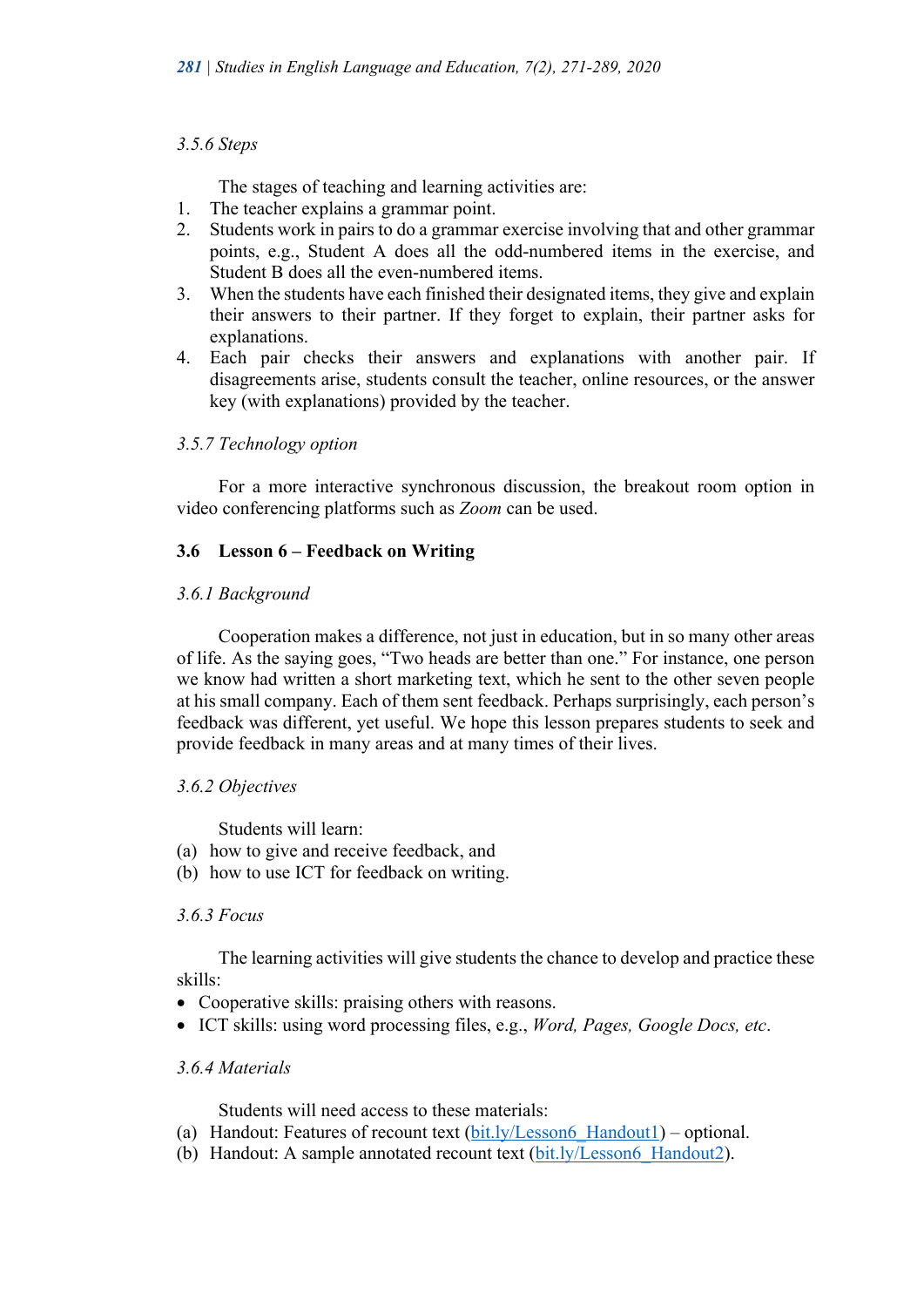(c) Handout: Sample recount text for use in teaching editing and proofreading (bit.ly/Lesson6\_Handout3).

#### *3.6.5 Technology requirement*

Students will need access to technologies that allow them to:

- (1) video conference using online platform, such as *Zoom* or *Skype*;
- (2) send emails, such as *Gmail* or *Outlook*; and
- (3) revise, review, and track changes collaboratively using word processing software, such as *MS Word*, or *Google Docs*.

#### *3.6.6 Steps*

The stages of teaching and learning activities are:

- 1. Mini-lesson by teacher on the features of a recount text, using the sample (if your class would like to do another type of writing, that is fine).
- 2. Students form groups of two and each student does the first draft of a short text, and emails the draft via the attached file to their partner and the teacher.
- 3. Mini-lesson by teacher on how to use the Track Changes and Comments functions in *MS Word* [*Check YouTube video tutorials such as https://www.youtube.com/watch?v=dp6HVb29uf0*], using the sample (which is unedited) and then later developing the annotated sample (which the teacher and the class have edited).
- 4. Students use Track Changes and Comments to give feedback on their partner's draft. The teacher is available for consultation. Plus, the teacher can randomly view students' drafts and stop the class to share good examples.
- 5. Students return their partner's edited draft. After their draft has been returned to them with editing by peers and perhaps the teacher, students rewrite.

# *3.6.7 Technology option*

To help students check grammar accuracy, apps such as *Grammarly* can be used.

# **3.7 Lesson 7 – Split Listening**

#### *3.7.1 Background*

Information gap activities are excellent for encouraging language learners to talk (Dixon et al., 2020; Doughty & Pica, 1986; Goh, 2002). They can talk about anything and use information from any sources, e.g., learners can listen to different recordings and then share the information they have gathered with other learners who do not have that same information. Split Listening activities can be conducted with learners of any proficiency level by adjusting the level of difficulty of the aural text, e.g., vocabulary, text length, and speakers' speech rates. Split Listening can also be used to talk about any topic. When written texts are available, learners can turn it into a Split Reading activity.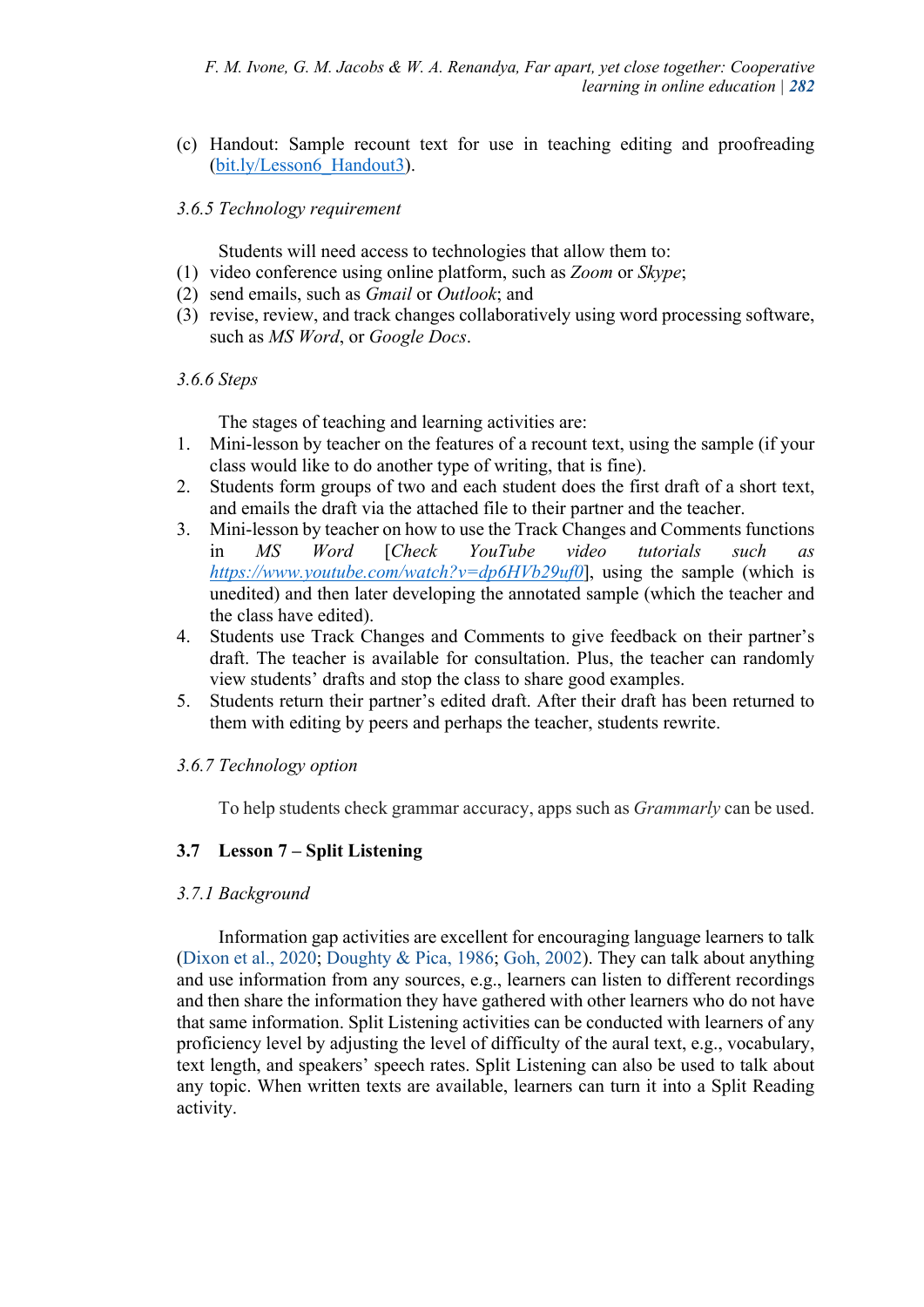#### *3.7.2 Objectives*

Students will listen for main ideas and details.

#### *3.7.3 Focus*

The learning activities will give students the chance to develop and practice these skills:

- Cooperative skills: asking for and giving factual information.
- ICT skills: sharing information using voice chat apps, e.g. *WhatsApp*, *Skype*, etc.

#### *3.7.4 Materials*

Students will need access to these materials:

- (a) Short recordings on mp3 format about people's occupations (or any other relevant topics) [*Recordings can be found in such places as http://elllo.org/*]. The number of recordings should be divisible by the number of group members, e.g., for pair work, the number of recordings should be 2, 4, 6, so on and so forth. Label the recordings A, B, C, D depending on the number of group members (groups should usually be no larger than four members).
- (b) Handout: A worksheet containing a table for students to write information collected from the recordings and from other students (bit.ly/Lesson6\_Handout).

#### *3.7.5 Technology requirement*

Students will need access to technologies that allow them to:

- (1) chat, such as *WhatsApp, WeChat, Line*, etc.,
- (2) send emails, such as *Gmail* and *Outlook*; and
- (3) share files, links, and notes on online virtual walls, such as *Padlet*.

#### *3.7.6 Steps*

The stages of teaching and learning activities are:

- 1. Students form pairs or small groups of 3-4. Each student has a letter: A, B, C, or D.
- 2. The teacher distributes the handout over chat apps or emails to all students. Students will write their answers on the handout electronically, or they can download and print the worksheet to be filled manually.
- 3. The teacher sends audio recordings to students through chat apps. Students A will receive recordings A; students B will receive recordings B.
- 4. Students listen to their own recording and fill in the worksheet based on the information they get from their recording (individual activity).
- 5. Students are paired or grouped (Pair/Group 1). Student A shares information over chat apps with Student B (C and D) and vice versa. They fill in their own table using the information given by their pair/group members.
- 6. In pairs/groups (Pair/Group 1), they draw conclusions and decide on the occupations of the five speakers.
- 7. Each pair/group sends their answers to an online virtual wall, such as *Padlet*  (https://padlet.com/)*,* so that everyone has access to the answers.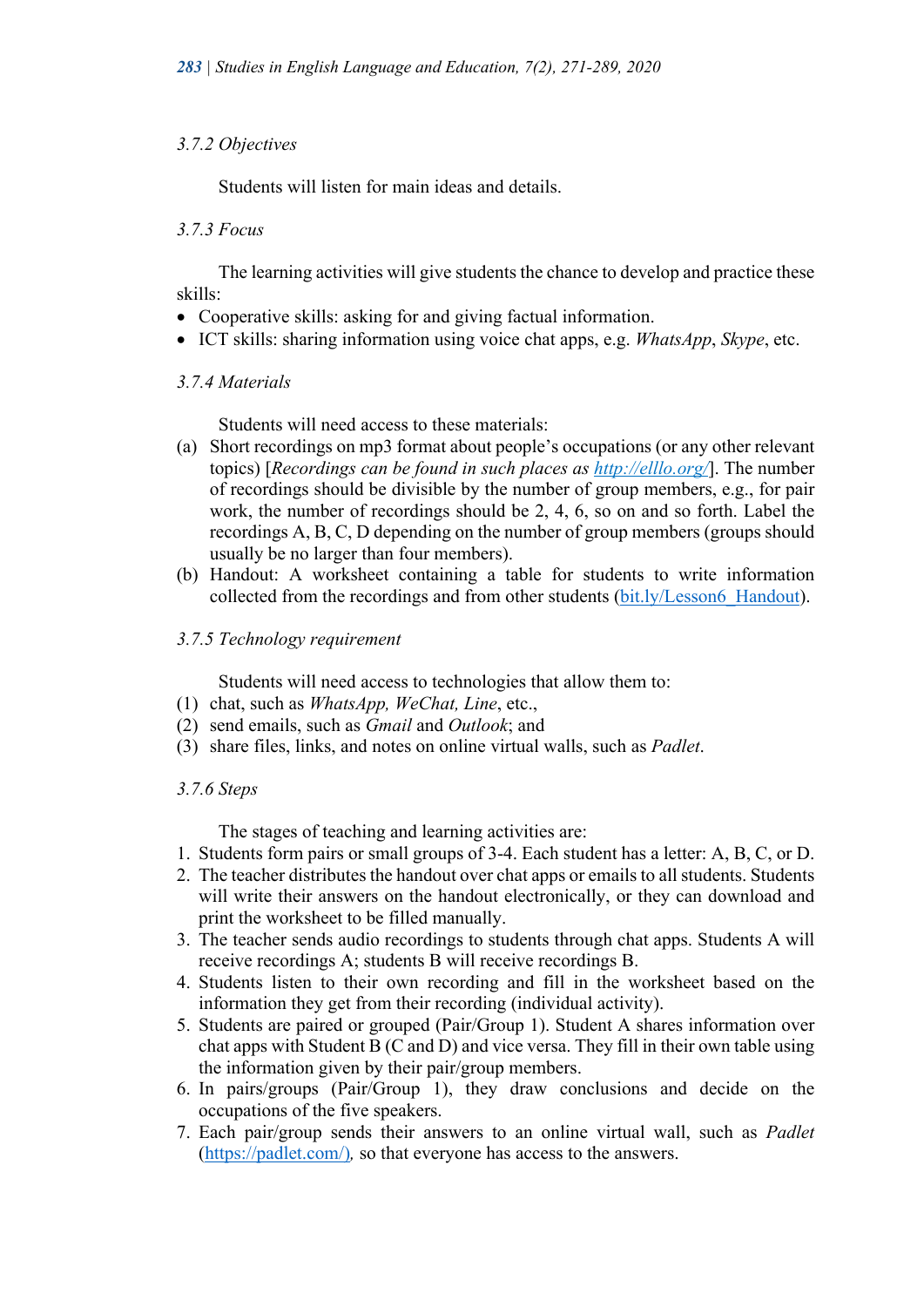- 8. All students have a chance to listen to all of the recordings once again to check their answers.
- 9. Guided by the teacher, the class check and discuss their answers.

# **3.8 Lesson 8 – Extensive Reading/Listening**

# *3.8.1 Background*

Language learners rarely read and listen in the target language just for fun. Extensive Reading/Listening (ER/EL) gives them opportunities for reading and listening for enjoyment and doing exciting, fun follow-up activities (Renandya & Jacobs, 2016). One follow-up activity that is surely going to get our students excited is turning a story they read or listen to into a movie. They do not need to make something as complicated as a movie scenario. They will give their movie a title and a plot, pick the cast to appear in it, and design illustrations for a poster (note: too often, when art is involved, the group member who is best at art does all the artwork. This is not optimal. Instead, perhaps that student can serve as an art teacher for their groupmates).

# *3.8.2 Objectives*

Students will collaboratively create a movie poster from a short story.

# *3.8.3 Focus*

The learning activities will give students the chance to develop and practice these skills:

- Cooperative skills: agreeing and disagreeing with others.
- ICT skills: using online whiteboard/blackboard, e.g. *Google Jamboard*  (https://jamboard.google.com/), *Draft.io* (https://draft.io/), *or AWW board*  (https://awwapp.com/).

# *3.8.4 Materials*

Students will need access to these materials:

(a) A set of short stories in their written or spoken form. Visit these websites for interesting stories:

| https://reader.letsreadasia.org/                                     |
|----------------------------------------------------------------------|
| www.literacycloud.org                                                |
| https://storyweaver.org.in/                                          |
| https://etc.usf.edu/lit2go/                                          |
| https://learnenglishteens.britishcouncil.org/topics/fairy-tales/term |
| https://www.storyberries.com/                                        |
| https://www.storynory.com/                                           |
| https://www.bbc.co.uk/learningenglish/features/drama/                |

(b) Handout: A list of prompt questions to help students prepare their posters (bit.ly/Lesson8\_Handout).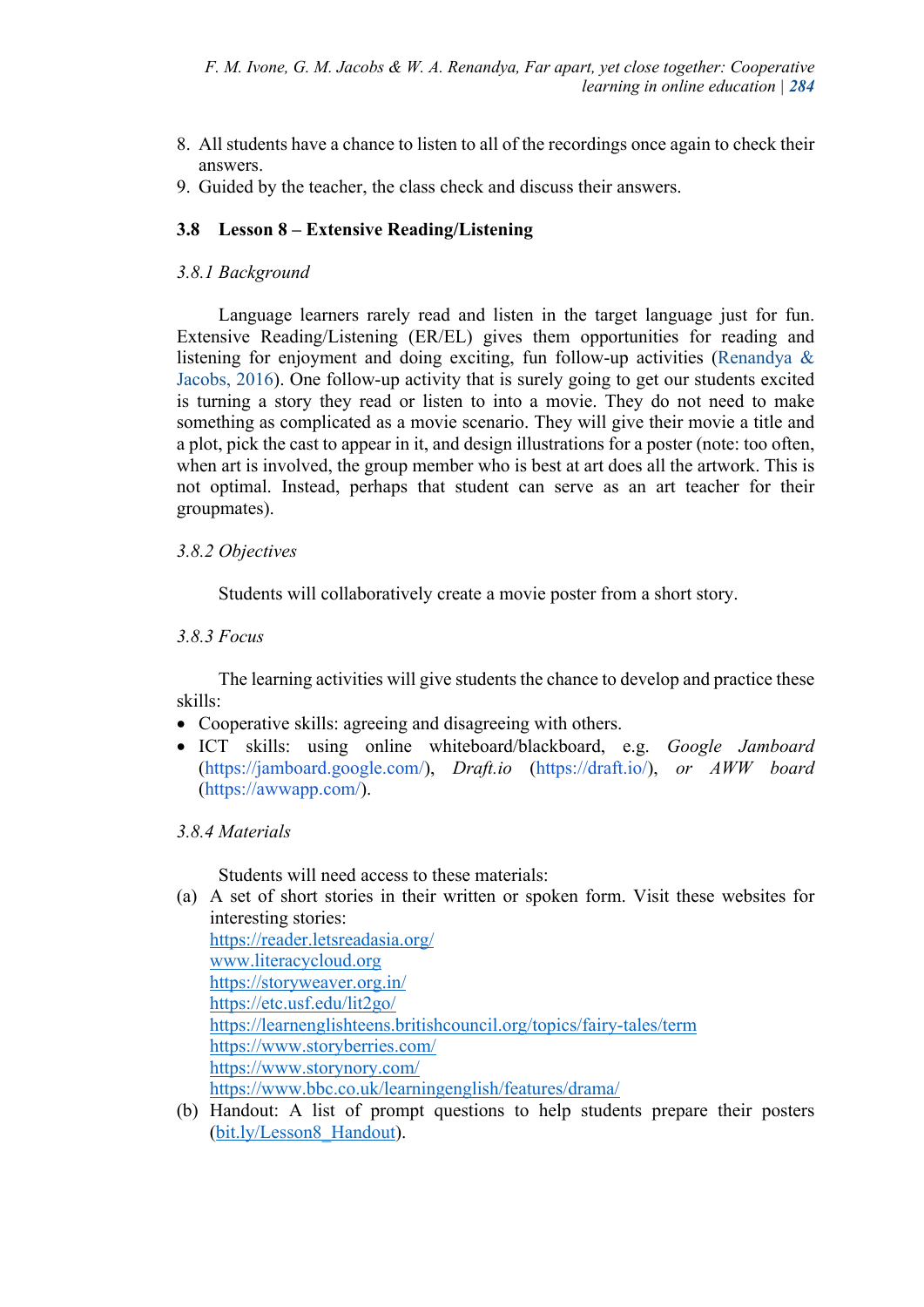#### *3.8.5 Technology requirement*

Students will need access to technologies that allow them to:

- (1) do text chat, such as *WhatsApp, WeChat, Line*, etc.,
- (2) draw collaboratively on online whiteboard, such as *Miro, Google Jamboard, Charlala*, etc.,
- (3) create mind maps using online apps, such as *Mindmeister* or *MindNode*, and
- (4) share files and post comments using a course management system, such as *Edmodo, Moodle, Blackboard, Google Classroom*, etc.

#### *3.8.6 Steps*

The stages of teaching and learning activities are:

- 1. In heterogeneous groups of three to four, students decide on one story to read/listen to (the stories can be from the websites listed in the Materials or from other sources).
- 2. Students read/listen to the story their group selected. Students can ask partners or the teacher for help with understanding the story.
- 3. The teacher sends the handout with prompt questions to students over chat apps. Students work alone to give their own answers to the questions.
- 4. The group members discuss their answers to the questions on chat apps. They can agree and disagree with each other.
- 5. Based on their discussion, each group creates a poster using a collaborative online whiteboard/blackboard. [Tech note: *synchronous, use online apps, e.g., that allow learners to draw in real-time collaboratively; or use other programs/apps that allow one student to draw, and the other members can inform the illustrator of what to include in the poster draft*]
- 6. The groups download their poster and send it to the class' course management system or chat group for others to give comments and suggestions, including positive feedback. Comments and suggestions can involve such areas as cast and title of the movie, or the artwork in the poster.
- 7. Groups finalize their poster using any programs or apps of the students' choice. [Tech note: *use common presentation software, such as PowerPoint, or picture editing apps on students' smartphones; tech-savvy students can use more sophisticated apps such as Piktochart or Canva*]

# **3.9 Lesson 9 – Project Work**

#### *3.9.1 Background*

Projects are a great way to put students at the center of their own learning. However, managing projects can be difficult for students and teachers. The Group Investigation method (Sharan & Sharan, 1992) can be a useful guide. Please also note that projects usually end with each group, one at a time, presenting to the entire class. This is not a very efficient use of time, as only one person is speaking at a time. Furthermore, the other groups often do not pay much attention to the presenters; the other groups are either busy preparing for their own presentation, or they are relaxing after they finish presenting. After all, each student is only one member of a large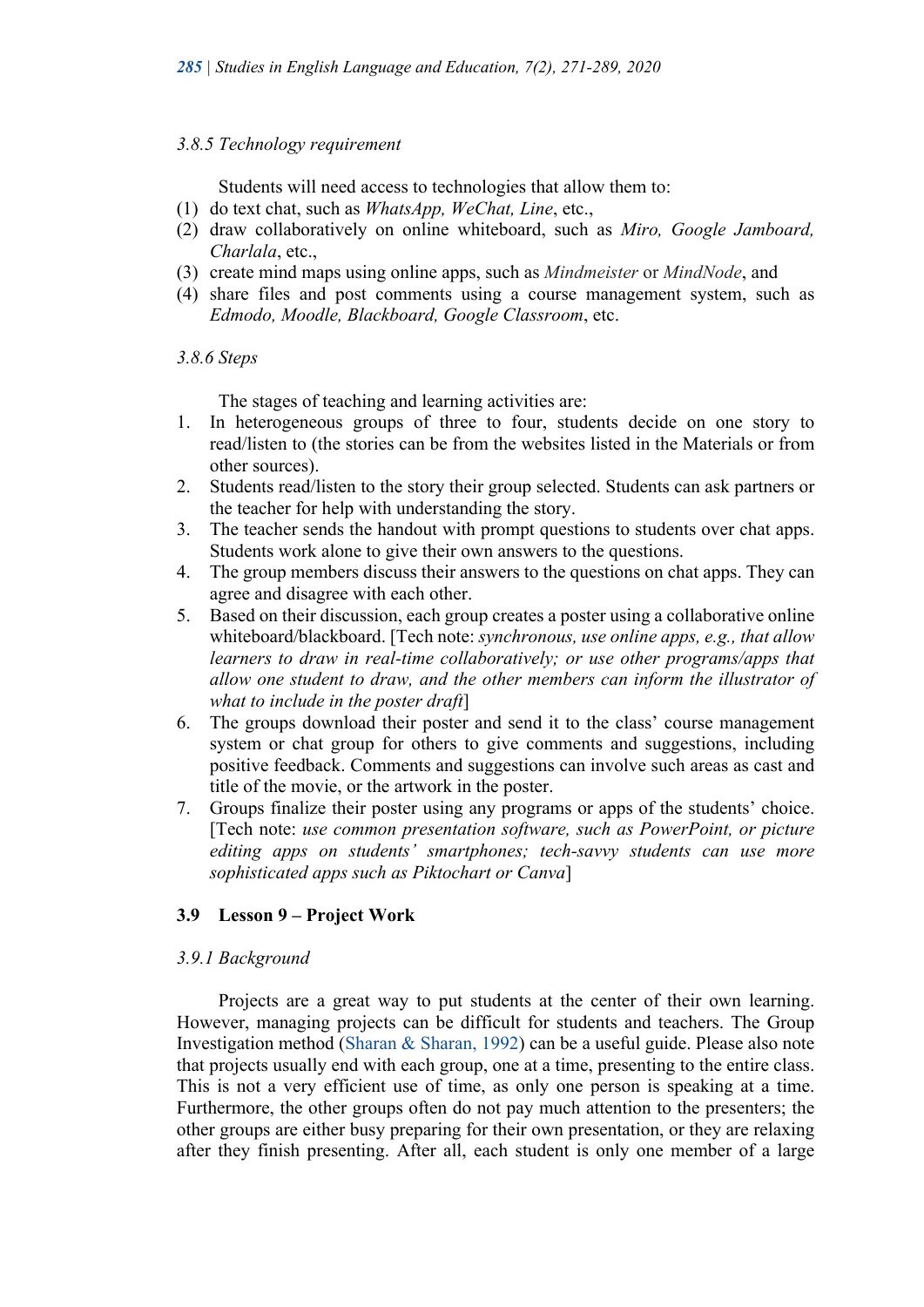audience; they are not likely to be called on. This situation may be exacerbated in online education contexts. As a result of students' lack of attention to the presentations, the teacher often ends up being the only one giving feedback on the presentations. Therefore, please note how this lesson uses a different form of presenting.

# *3.9.2 Objectives*

Students will learn to do lively presentations.

# *3.9.3 Focus*

The learning activities will give students the chance to develop and practice these skills:

- Cooperative skills: building and monitoring a roster.
- ICT skills: sharing screens.

# *3.9.4 Materials*

Students will need to have access to a Sample Roster (bit.ly/Lesson9\_Handout).

# *3.9.5 Technology requirement*

Students will need access to technologies that allow them to:

- (1) video conference (for the teacher to use with the class and for groups to use within their group and among groups), such as *Zoom, Skype*, or *Google Meet*,
- (2) work collaborative online using apps, such as *Google Docs* or *Google Sheets*,
- (3) create a roster using software such as *MS Excel*, and
- (4) send emails to each other using *Gmail* or *Outlook*.

# *3.9.6 Steps*

The stages of teaching and learning activities are:

- 1. The class brainstorms project topics, rubrics, and deadlines.
- 2. In groups of four, students begin working on their projects. Each group member takes on tasks to contribute toward the presentation the group is preparing. Each task has a deadline. The tasks, who is doing them, and the due dates are recorded in a roster done via *Excel*.
- 3. Group members check-in regularly with the group to monitor their progress and to plan the next steps.
- 4. Groups are paired up and take turns to present to that other group, not to the entire class. Each group member has a speaking part in the presentation.
- 5. This presenting to another group happens twice. After each presentation, the groups improve their presentation. After the second round of presenting and improving, the presentation is submitted to the teacher for grading.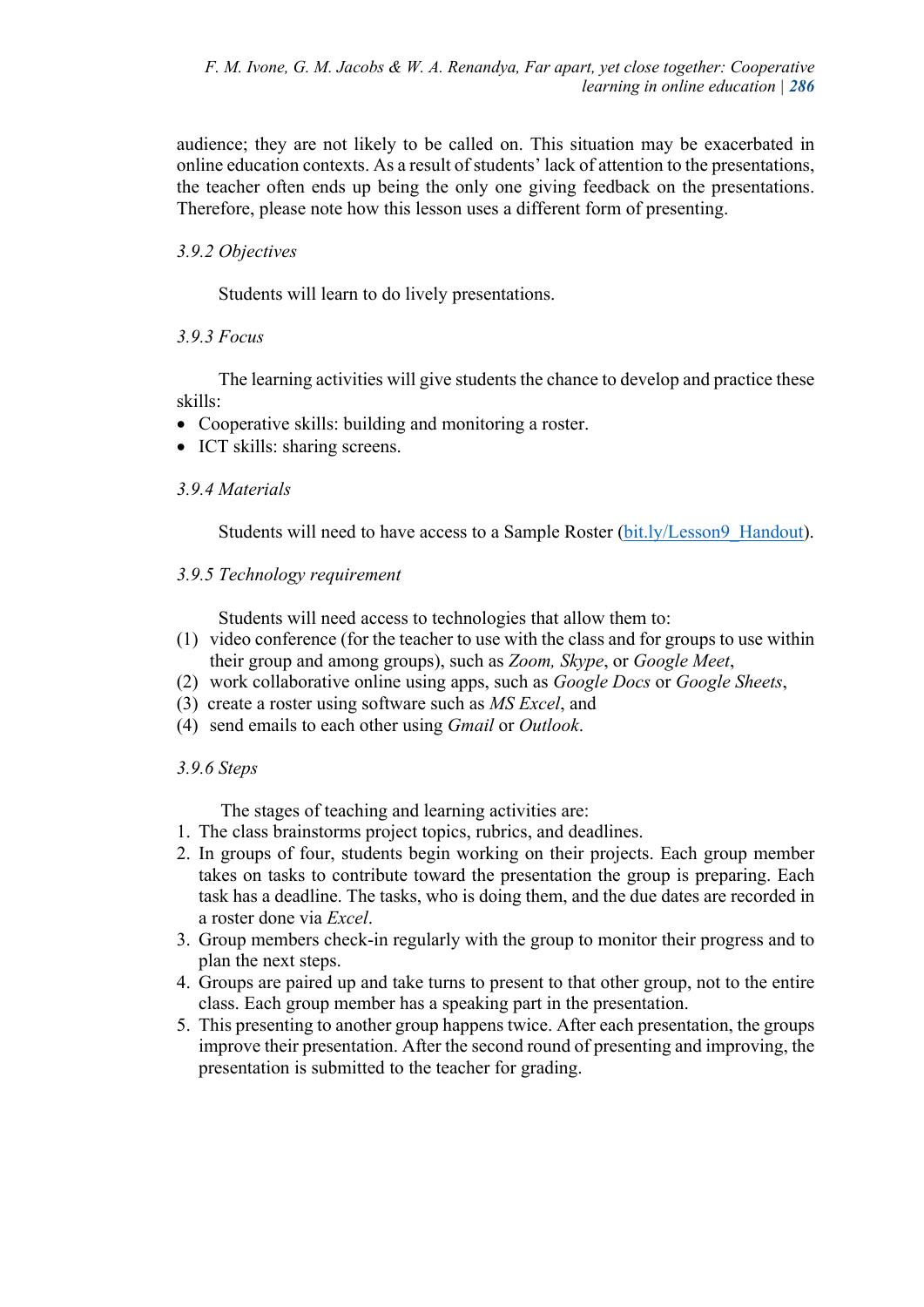#### **4. IDEAS FOR OVERCOMING OBSTACLES**

We hope that the lesson plans in the previous section of this article have convinced you that it may be practical to combine cooperative learning with modern online education. However, we realize that obstacles remain. The next two sections of this paper address these.

#### **4.1 Ways to Assist Teachers**

Obstacles to the use of cooperative learning in online education arise not just with students and their homes, but also with teachers and their schools. Schools may also lack hardware, software, and internet infrastructure, and teachers may lack knowledge about ICT tools and how to employ them for distance learning. For instance, Rehn et al. (2018) found that most teachers had spent little or no time learning how to transfer their pedagogic skills from face-to-face to online learning contexts. The online skills for which teachers lacked preparation were developing relationships among students and fostering interaction. Ways to assist teachers:

- (a) include online teaching strategies for student-student interaction in pre-service and in-service programs,
- (b) begin cooperative-learning infused online education on an occasional basis, as Singapore has done, instead of waiting for a crisis when schools and institutions of higher learning are closed,
- (c) use of Lesson Study and related methods for teacher research and reflection,
- (d) provide mentors for teachers, including peer mentors, student mentors, and school staff,
- (e) acquire what teachers judge to be the most user-friendly software and hardware,
- (f) let teachers and students also use ICT for fun activities, such as a talent show or quiz game, and
- (g) provide Professional Development training for in-service teachers for improving ICT literacy as well as pedagogical skills of teaching in the online and blended learning context.

Blending furnishes another way for empowering students to cooperate successfully with peers via distance. In this case, blending does not refer to blended learning where students sometimes study at school and sometimes at home. Instead, blending can take such forms as blending:

- (a) materials for which an electronic device is needed with hard-copy materials or the hard-copy materials can serve as a back-up should problems arise with the electronic devices,
- (b) activities that require large amounts of bandwidth, such as using *Zoom*, with activities that need less bandwidth, such as messaging with a partner via SMS or *WhatsApp*,
- (c) materials provided by the teacher/school and materials created by students, such as journal entries, surveys of family members and friends, and stories (fiction and non-fiction) written by students, and
- (d) activities that require synchronous communication with activities for which asynchronous communication is fine or even better.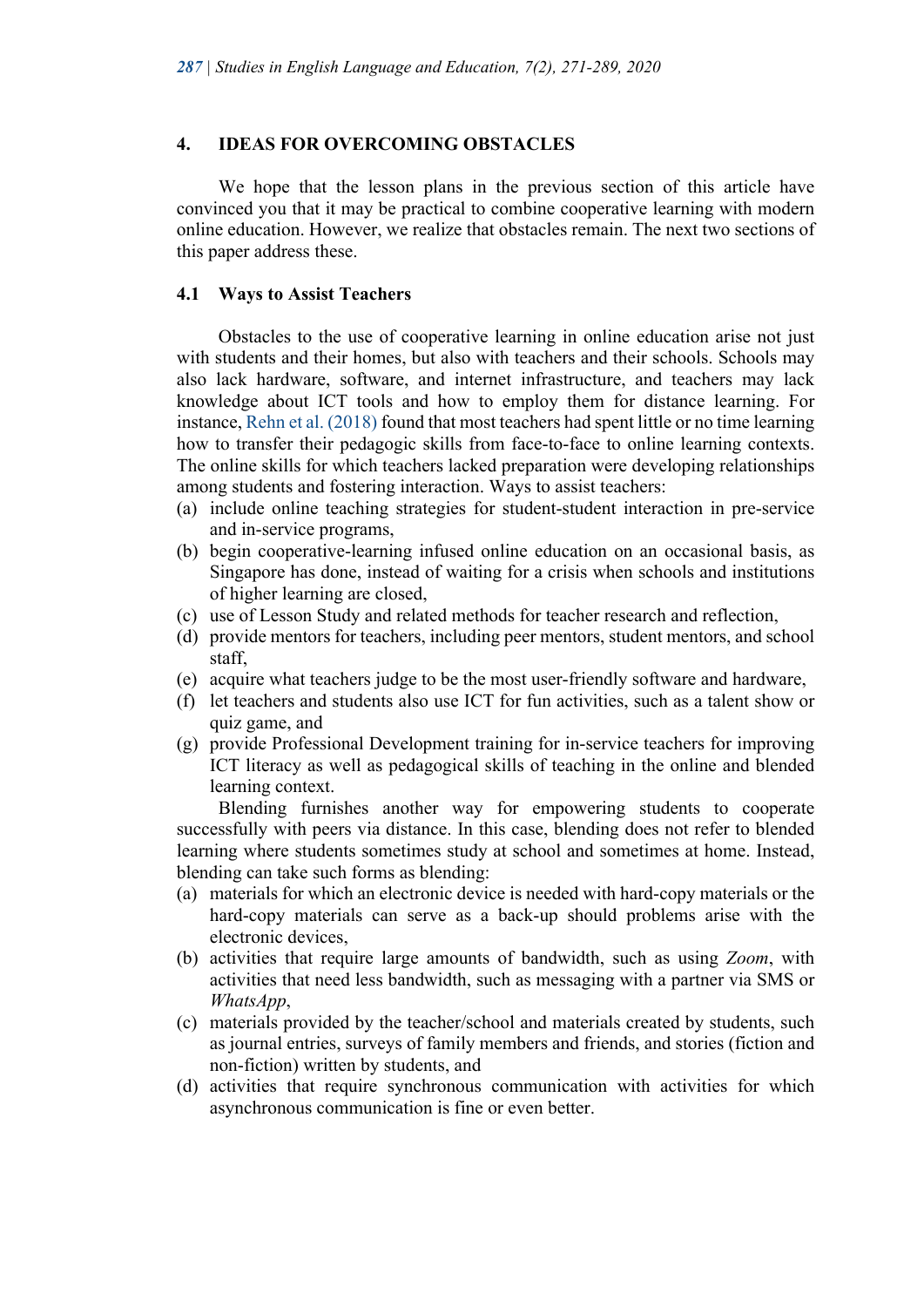#### **4.2 Have a Backup Plan**

With so many variables involved in online cooperative learning, it is possible, even likely, that something with hardware, software, broadband, illnesses, etc., will go wrong now and then. Thus, teachers facilitating in-class learning need backup plans; so too are backup plans needed for online cooperative learning. Here are a few ideas:

- (a) In some cases, schools use a radio or tv to broadcast lessons to students.
- (b) Students have hard copy materials to work with. These could be teaching materials or general materials, such as books, magazines, etc. for extensive reading.
- (c) Students download the same kinds of materials onto the hard drive of their devices.
- (d) Students know where to search online for learning materials. Examples include Story Weaver (https://storyweaver.org.in/), Literacy Cloud (https://literacycloud.org/), and Let's Read Asia (https://reader.letsreadasia.org/) (of course, any such list will need regular updating, a task on which students may be able to help.)

#### **5. CONCLUSION**

Ongoing advances in ICT offer many potential benefits for education. However, to realize those benefits, advances in technology need to be accompanied by advances in pedagogy, in particular, the movement toward student-centered learning, a pedagogy that places students where they belong: at the center of the education experience (MacArthur et al. 1991). Cooperative learning fits at the heart of studentcentered learning, as students learn from and with their peers, as well as with their teachers. This article has provided examples of how online education, aided by ICT, can be further enhanced by being combined with student-centered pedagogies, such as cooperative learning. The authors of this article hope to have encouraged teachers to overcome, rather than being overcome by, the real obstacles they, their students and other stakeholders face as they infuse cooperative learning into ICT-enabled online education.

#### **ACKNOWLEDGEMENTS**

The authors thank Kazunori Nozawa, Thomas Robb, and Made Hery Santosa for their very useful feedback on earlier drafts of this article.

#### **REFERENCES**

- Cope, B., & Kalantzis, M. (2009). "Multiliteracies": New literacies, new learning. *Pedagogies: An International Journal*, *4*(3), 164-195.
- Dixon, S., Shewell, J., & Crandell, J. (2020). *100 ways to teach language online*. Wayzgoose Press.
- Doughty, C., & Pica, T. (1986). "Information gap" tasks: Do they facilitate second language acquisition? *TESOL Quarterly*, *20*(2), 305-325.